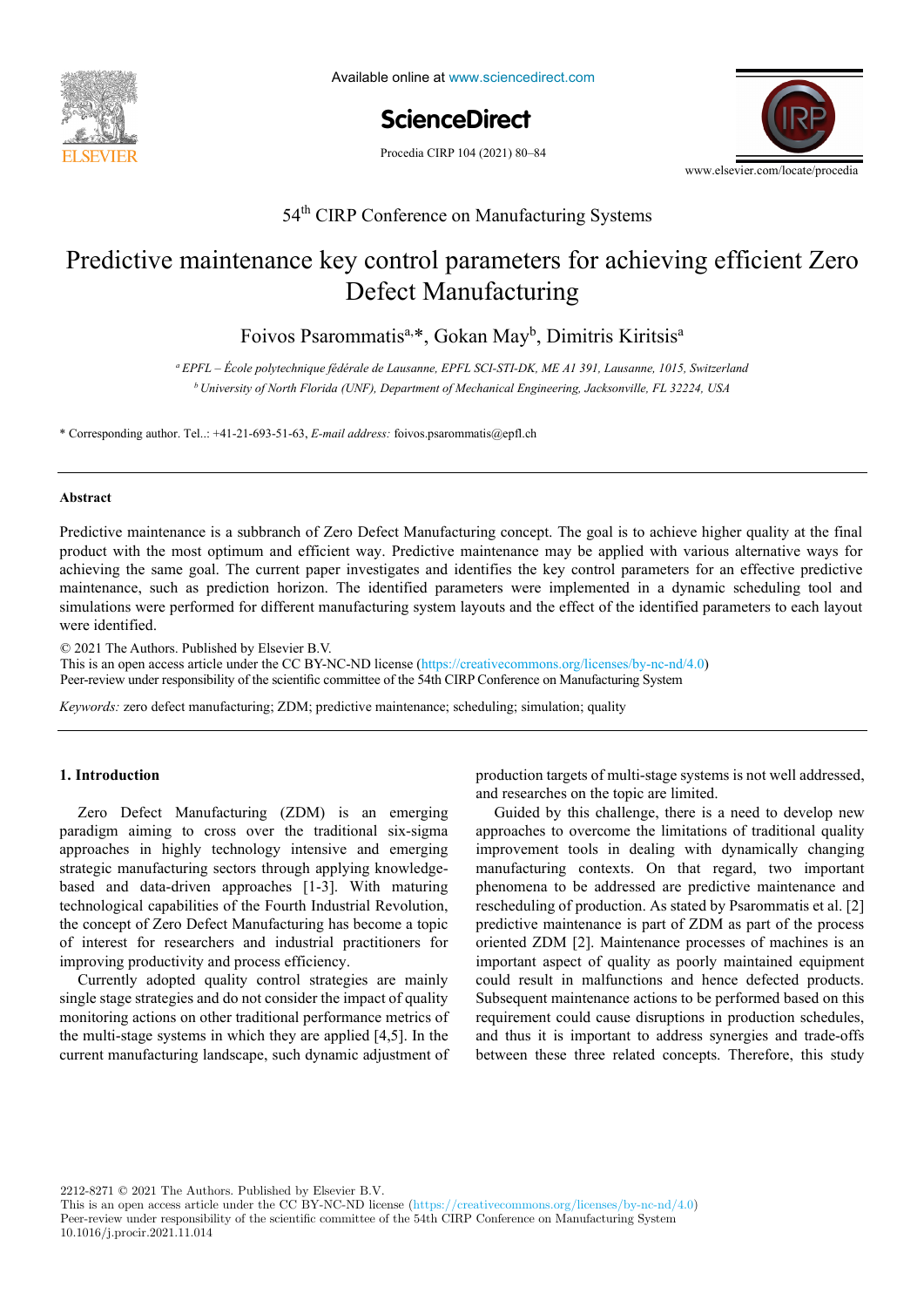aims on defining the key parameters that are related predictive maintenance and have impact on the production schedule. Furthermore, a design of experiments methodology is used for the analysis of the defined predictive maintenance parameters, to understand the level of influence of each parameter as well as the interaction between the different factors regarding production scheduling.

#### **2. State of the Art**

In the pertinent literature, researchers addressed these topics of interest separately, and to the best of our knowledge, there are only a few studies combining all these three key phenomena, i.e. zero-defect manufacturing, predictive maintenance, and production scheduling. For instance, Psarommatis et al. (2020) [6] focused on re-scheduling flexible job shops for different types of unexpected events, one of these events being machine breakdown [7]. Besides, Dreyfus and Kiritsis (2018) [8] proposed an approach by combining these three deeply interconnected technologies to improve production capacity. Furthermore, Lindström et al. (2020) [9] developed and proposed a ZDM model integrating seven areas, which also include on-line predictive maintenance and rescheduling of production, to improve overall performance of a manufacturing plant. Kumar et al. (2020) [10] proposed a next generation manufacturing planning system integrating four operations functions. Recently, Zheng et al. (2020) [11] developed a two-stage integrating optimization model of production scheduling, maintenance, and quality in a single machine system. Wang et al. (2019) [12] analyzed joint optimization of production, maintenance, and quality for batch production systems subject to varying operational conditions. Other attempts toward this direction include [13] that provided a scheduling model suitable for dealing with unforeseen events and [14] that designed a scheduler that can handle resource substitution taking into account historical data. Some other studies in literature dealt with scheduling and production quality. For instance, Hmida et al. (2014) [15] focused on a real-world production scheduling problem in a continuous manufacturing system involving multiple objectives including production and quality constraints. Other set of research papers investigated the integrated optimization of quality and maintenance. On that vein, Farahani and Tohidi (2020) [16] determined the increasing trend in research on integrated optimization of maintenance, quality, and production, and presented the gaps in this field. Bouslah et al. (2018) [17] studied the joint design of production, quality and maintenance control policies for production lines and found out that maintenance and quality control activities in preceding stages can play an important role in the reliability improvement of the subsequent machines.

Based on the analysis of the previous literature and relevant challenges to be addressed, in this study we provide key control parameters of predictive maintenance to be considered for achieving an efficient and effective zero-defect manufacturing system. The paper is structured as follows: Section 2 provides and explains in detail research framework and method, as well as predictive maintenance control parameters and KPIs used for simulations. Next, Section 3 presents results of the

simulations performed in the study and discusses these results. Finally, Section 4 concludes by highlighting the main findings and outcomes of the study.

## **3. Methodology**

The current section is devoted to presenting the framework and the methodology used. The framework used in the current research is aligned with the ZDM framework presented in [2]. Predictive maintenance is a complex but effective process. It relies on data analytics and knowledge in order to predict the end of life of machine components or the transition of a machine from normal to out-of-control state. Based on these predictions, manufacturers need to take actions, i.e. maintenance, in order to avoid unexpected breakdowns or poor product quality. The implementation of predictive maintenance can create undesired implications to the schedule and the performance of production. Therefore, it is important to identify the key parameters that are imposed by predictive maintenance and affect the schedule. In this research work, we define seven control parameters for predictive maintenance, Table 1. Those parameters were defined using the methodology and approach presented in [18].

| Table 1: Predictive maintenance control factors |                                                                                                                                                                                |  |  |  |  |
|-------------------------------------------------|--------------------------------------------------------------------------------------------------------------------------------------------------------------------------------|--|--|--|--|
| <b>Factor Name</b>                              | <b>Description</b>                                                                                                                                                             |  |  |  |  |
| Prediction Accuracy<br>(PA)                     | <b>PA</b> is a percentage depicting how accurate the<br>prediction algorithm is.                                                                                               |  |  |  |  |
| Prediction horizon<br>(PH)                      | <b>PH</b> is a time unit showing how far ahead in time<br>the prediction algorithm looks for patterns<br>changes with PA accuracy.                                             |  |  |  |  |
| Horizon Standard<br>deviation (HSTD)            | <b>HSTD</b> is the standard deviation of the PH, which<br>denotes the repeatability of the prediction<br>algorithm                                                             |  |  |  |  |
| Reaction Time (RT)                              | <b>RT</b> is the time that is required in preparation in<br>order to perform maintenance                                                                                       |  |  |  |  |
| Maintenance Cost<br>(MC)                        | MC is the cost of maintenance (labor, raw<br>materials)                                                                                                                        |  |  |  |  |
| Maintenance Time<br>(MT)                        | MT is the time required in order to perform<br>maintenance                                                                                                                     |  |  |  |  |
| Maintenance<br>Effectiveness (ME)               | <b>ME</b> is a percentage showing how accurately the<br>prediction maintenance algorithm identifies the<br>root of the problem and suggests the correct type<br>of maintenance |  |  |  |  |

The simulations were performed using the design of experiments methodology developed by Taguchi presented in [17]. This method was used in order to decode the effect that these parameters may have on the scheduling and by extent to the performance of the overall production [20]. The effects of the defined factors (Table 1) and 16 interactions were studied in order to acquire deep insights regarding the defined predictive maintenance parameters. The current problem has 7 main factors and 16 interactions and using 2-level factors the total degrees of freedom of the problem are 23. Therefore, the L32 standard orthogonal array is used for the experiments, which denotes that 32 experiments are required for extracting the desired information. Table 2 presents the factor levels, the interactions to be examined and the corresponding column of  $L_{32}$  that each factor was assigned. The column assignment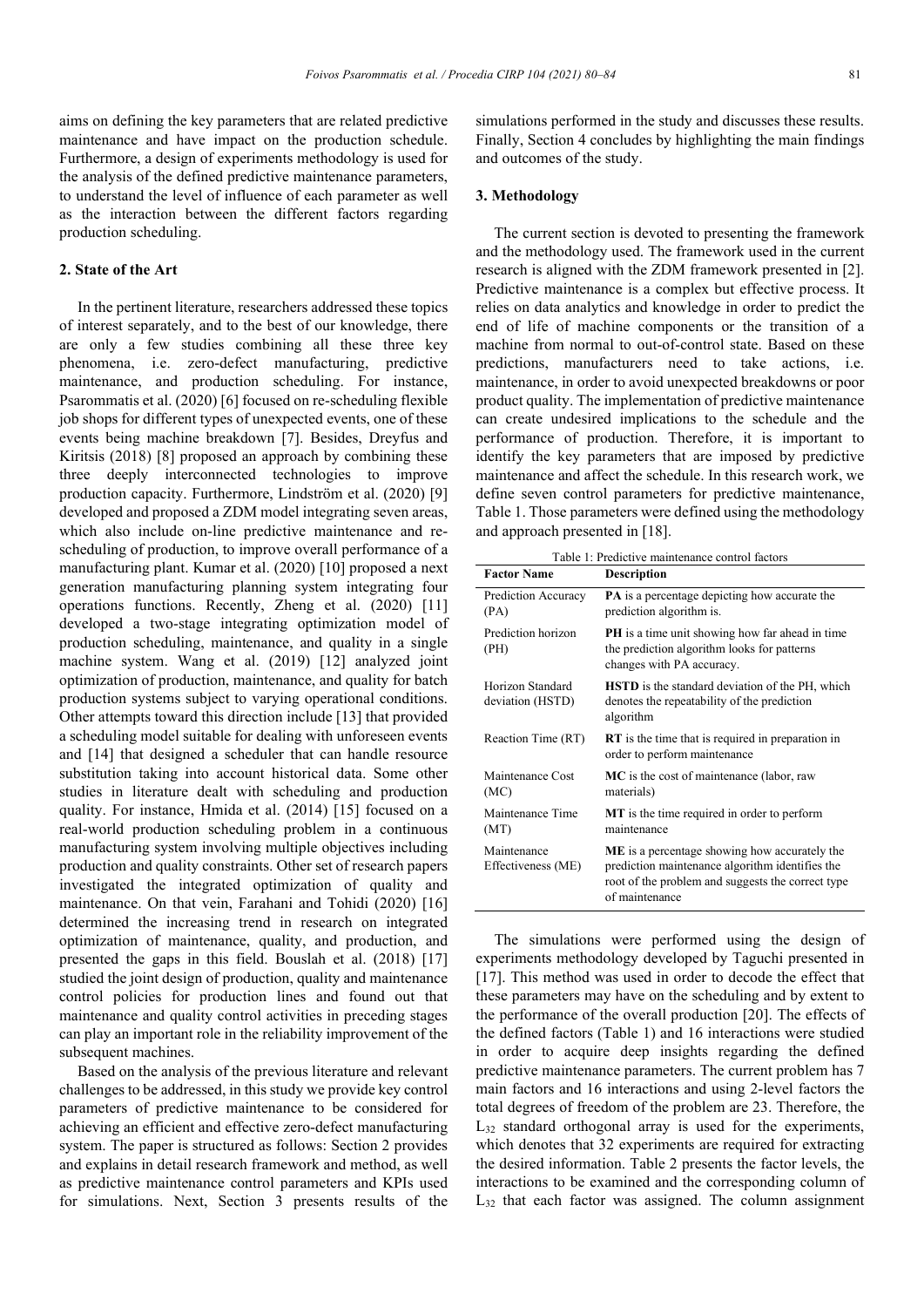procedure was performed using the linear graph of  $L_{32}$  in order to properly design the experiments and be able to extract the required results. The factor levels were selected in order to represent the extreme limits. The analysis of the L32 results was performed using the analysis of means (ANOM) and analysis of variance (ANOVA) methodologies.

| Table 2: Factors levels and experiment information |                  |                                                            |    |                                  |  |  |  |  |
|----------------------------------------------------|------------------|------------------------------------------------------------|----|----------------------------------|--|--|--|--|
| Factor<br>Name                                     | Level 1          | Level 2<br>$\mathbf{L}_{32}$ column<br><b>Interactions</b> |    |                                  |  |  |  |  |
|                                                    |                  |                                                            |    |                                  |  |  |  |  |
| PA                                                 | 0.85%            | 0.98%                                                      | 1  | PAxPH, PAxHSTD,                  |  |  |  |  |
| <b>PH</b>                                          | $30 \text{ min}$ | $500 \text{ min}$                                          | 2  | PAXRT. PAXMC.<br>PAxMT, PHxHSTD, |  |  |  |  |
|                                                    |                  |                                                            |    |                                  |  |  |  |  |
| <b>HSTD</b>                                        | $10 \text{ min}$ | $100 \text{ min}$                                          | 4  | PHxRT, PHxMC,                    |  |  |  |  |
| <b>RT</b>                                          | 15min            | $400 \text{ min}$                                          | 8  | PHxMT, HSTDxRT,                  |  |  |  |  |
|                                                    |                  |                                                            |    | HSTDxMC.                         |  |  |  |  |
| MТ                                                 | $60 \text{ min}$ | $500 \text{ min}$                                          | 15 | MCxME HSTDxMT,                   |  |  |  |  |
| МC                                                 | 500 $\epsilon$   | 5000 $\epsilon$                                            | 16 | RTxMC, RTxMT,                    |  |  |  |  |
| <b>ME</b>                                          | 0.88%            | $0.99\%$                                                   | 19 | <b>MCxMT</b>                     |  |  |  |  |

For the evaluation of the 32 experiments imposed by  $L_{32}$ orthogonal array, nine different key performance indicators (KPIs) were used as presented in Table 3. These KPIs were selected in order to study as accurate as possible the effects of the defined factors to the performance of the production. The first three KPIs makespan, tardiness and production cost are those which are indicating the performance of specific schedule in the traditional scheduling problem. Makespan and tardiness are measuring the time aspects of the schedule were as the production cost the financial. The rest of the KPIs are related to the ZDM concept, customer satisfaction and to the implementation of predictive maintenance. It is critical to include to the KPIs list the ZDM related KPIs because the normal KPIs used in the traditional scheduling problem cannot capture the quality aspects arising from the implementation of predictive maintenance. Quality loses is a critical and difficult KPI to measure since it may include the costs from the customers' dissatisfaction. In the current study those costs are not considered. As quality losses are considered the costs within the production facility which are related to product poor quality. In order to combine all the KPIs into one single value and be able to compare the alterative scenarios, a methodology was used for the normalization and the weighted summation of the KPIs [18]. The product of the weighted summation formula, named Utility Value, is a value between [0,1] with 1 to be the best.

Table 3: KPIs used for simulations **KPIs Description Makespan** The completion time of the last job to leave the production [22]  $T = Due Date - Makespan [22]$ **Production Cost (PC)** The total production cost includes the machine operational, labor, raw material and setup costs [18] **Defects ratio**  $DR = Defected Parts/TotalParts$ **Maintenance Cost (MT)** The total cost required for performing maintenance, labor and spare parts needed **Quality losses (QL)**  $QL = CostPerProduct * Defected Parts$ **Number of breakdowns** Indicates how many times there was a breakdown

| Delay cost (DC)  | The cost that arises because of a delay from the<br>agreed due date [18] |
|------------------|--------------------------------------------------------------------------|
| Cost per product | $CpP = (PC + MT + QL + DC)/TotalParts$ [18]                              |

The experiments were conducted using data from a European industry in the hard metal domain. In this research work, we used a specific part of the factory including 10 individual machines configured in open-shop configuration [19]. The simulation period covers an entire year and considers the production of 16,000 parts. The demand profile used is the average from the past three years. The specific part of the factory is responsible for producing 20 different products with various cycle times.

## **4. Results & Discussion**

Using the factor combinations that the  $L_{32}$  imposes, the required simulation scenarios were created and conducted using a ZDM oriented dynamic scheduling tool acting as a simulation engine [6][20]. Fig. 1 and Fig. 2 illustrate the results from the ANOM analysis and in both figures, the y-axis represents the utility value. More specifically, Fig. 1 presents the ANOM graphs of the factors' main effects, whereas in Fig. 2 the interactions between the factors are presented. Furthermore, Table 4 presents the ANOVA table. Looking at the overall results from ANOM analysis, it can be observed that besides the main factor effects there are also some strong interactions between the factors verifying that the implementation of predictive maintenance is a complex process and requires careful design prior the implementation.



More specifically, based on the results in Fig. 1 PA, HSTD and ME affect the utility value positively when transitioning from level one to level two while the rest of the factors affect it negatively. The factor with the highest effect to the solution is the MC with 26.02% relative difference from level one to level two, followed by MT, ME and PA with 14.79%, 8.75% and 3.15% respectively. PH, HSTD and RT are below 3%. It is important to not disregard the factors with low percentage of effect to the utility value because Fig. 2 illustrates that they have strong interactions.

The ANOM analysis of the factors interactions (Fig. 2) revealed that 10 out of 16 interactions studied show the presence of interaction. Five of them show synergistic behavior and the rest five anti-synergistic. More specifically, anti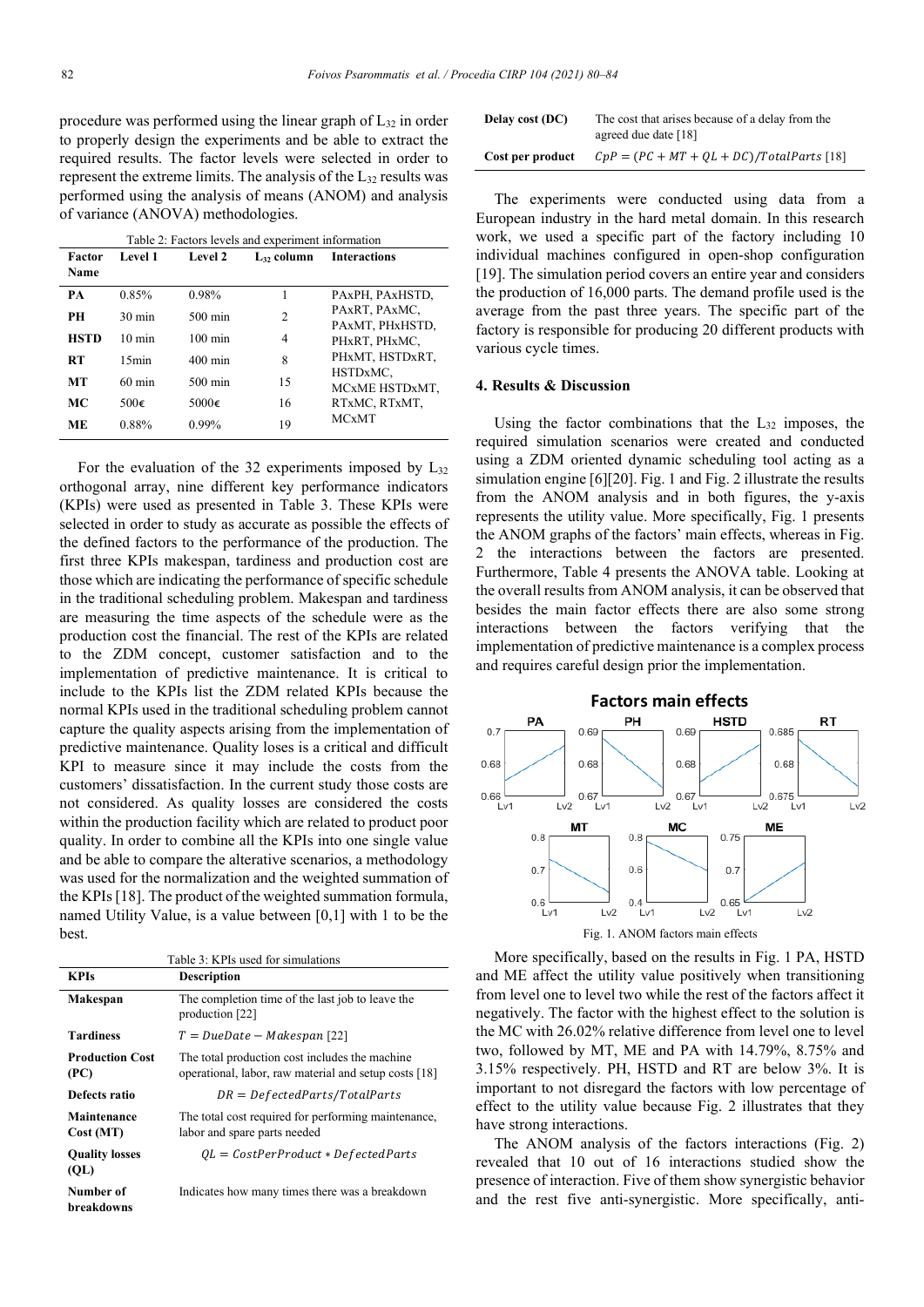synergistic behavior is observed for PA\*PH, PA\*MC, PH\*MC and HSTD\*RT. PA\*PH, PA\*RT and HSTD\*RT have strong anti-synergistic behavior, meaning that when one factor is changing level, the direction of effect of the other factor is changing to the other direction. The synergistic interaction is when one factor is changing level and the effect of the other factor does not change direction but the slope between the two lines is increased. Interactions PA\*MT, PH\*HSTD, PH\*MT, HSTD\*MT, HSTD\*MC, and MT\*ME show very small or no interactions, and therefore, are excluded from further analysis.

Moving forward, from the interpretation of the interaction results, some interesting insights can be drawn. An increase to the PH combined with low PA affect the solution negatively but when PA is at high level then the increase of the PH affects the solution positively. The same trend is observed also for the HSTD\*RT interaction, which shows that when prediction maintenance algorithms have high HSTD they can achieve high RT. In PA\*RT, the higher the PA the less impact to the solution for different values of RT, but lower PA values combined with high RT values can significantly negatively affect the solution. Therefore, when PA is low RT should be low in order to achieve good results. Furthermore, in PA\*HSTD, PA affects the solution in different way, and with any level of HSTD there is a positive effect of the solution which is intensifying, and hence producing much better results when the PA is high. Finally, the solution is not affected by RT values when PH has low values, whereas when PH is high the produced solution is worst with high RT values.



Table 4 presents the results from the ANOVA analysis performed to the experiments results. The ANOVA results showed that almost half (12/23) of the factors and interactions studies can be characterized as statistically significant, since their probability F is lower than 0.05. Furthermore, the significant factors and interactions also shows the highest percentages of contribution to the final solution (Table 4, column 3). More specifically, MC shows the highest contribution with 25.098% followed by MT, MC\*ME,

HSTD\*RT with 15.571%, 11.163% and 8.517% accordingly. The rest of the significant factors and interactions are between either 4%-8% or 1%-3%. The insignificant ones contribution is lower than 1%.

| Table 4: ANOVA table |         |                |        |              |  |  |  |  |
|----------------------|---------|----------------|--------|--------------|--|--|--|--|
| Source               | Sum Sq. | Contribution % | F      | Prob>F       |  |  |  |  |
| PА                   | 0.01468 | 2.825%         | 9.97   | 0.0196       |  |  |  |  |
| PН                   | 0.02185 | 4.205%         | 5      | 0.0496       |  |  |  |  |
| <b>HSTD</b>          | 0.00106 | 0.204%         | 2.87   | 0.1413       |  |  |  |  |
| RT                   | 0.00041 | 0.079%         | 1.12   | 0.3307       |  |  |  |  |
| МT                   | 0.0809  | 15.571%        | 219.14 | $\mathbf{0}$ |  |  |  |  |
| MC                   | 0.1304  | 25.098%        | 678.72 | $\theta$     |  |  |  |  |
| MЕ                   | 0.03232 | 6.221%         | 76.73  | 0.0001       |  |  |  |  |
| PA*PH                | 0.0354  | 6.813%         | 3.56   | 0.0025       |  |  |  |  |
| <b>PA*HSTD</b>       | 0.0003  | 0.058%         | 0.81   | 0.4036       |  |  |  |  |
| PA*RT                | 0.0404  | 7.776%         | 1.09   | 0.0336       |  |  |  |  |
| PA*MC                | 0.02919 | 5.618%         | 51.99  | 0.0004       |  |  |  |  |
| <b>PH*HSTD</b>       | 0.00002 | $0.004\%$      | 0.06   | 0.8093       |  |  |  |  |
| PH*RT                | 0.00032 | 0.062%         | 0.86   | 0.3889       |  |  |  |  |
| PH*MC                | 0.00674 | 1.297%         | 18.25  | 0.0053       |  |  |  |  |
| <b>HSTD*RT</b>       | 0.04425 | 8.517%         | 11.52  | 0.0146       |  |  |  |  |
| <b>HSTD*MT</b>       | 0.00009 | 0.017%         | 0.25   | 0.6379       |  |  |  |  |
| <b>HSTD*MC</b>       | 0.00001 | 0.002%         | 0.02   | 0.8898       |  |  |  |  |
| <b>HSTD*ME</b>       | 0.00107 | 0.206%         | 2.89   | 0.1403       |  |  |  |  |
| RT*MT                | 0.00002 | 0.004%         | 0.05   | 0.8246       |  |  |  |  |
| RT*MC                | 0.00002 | 0.004%         | 0.06   | 0.8079       |  |  |  |  |
| <b>RT*ME</b>         | 0.00004 | 0.008%         | 0.11   | 0.7545       |  |  |  |  |
| MT*MC                | 0.01987 | 3.824%         | 26.75  | 0.0021       |  |  |  |  |
| $MC^*ME$             | 0.058   | 11.163%        | 76.46  | 0.0001       |  |  |  |  |
| Error                | 0.00221 | 0.425%         |        |              |  |  |  |  |
| Total                | 0.51957 | 100.00%        |        |              |  |  |  |  |

#### **5. Conclusions and Future steps**

In this research work, we defined seven key control parameters for predictive maintenance, and performed simulations to investigate the effect of these parameters on production scheduling. Besides the effects of the defined parameters on production scheduling, we found out that there is a significant trade-off between these identified factors, highlighting the complexity of predictive maintenance approaches and criticality and importance of its proper design. If the design of the predictive maintenance process is not correct the produced schedule will not have acceptable quality. Some other key findings of the study are as follows:

- As expected, high level prediction accuracy of the prediction algorithm combined with an increasing prediction horizon leads to better results.
- An alignment should exist between PH and RT, more specifically the following statement should be fulfilled RT<PH, otherwise predictive maintenance is not having the desired results.